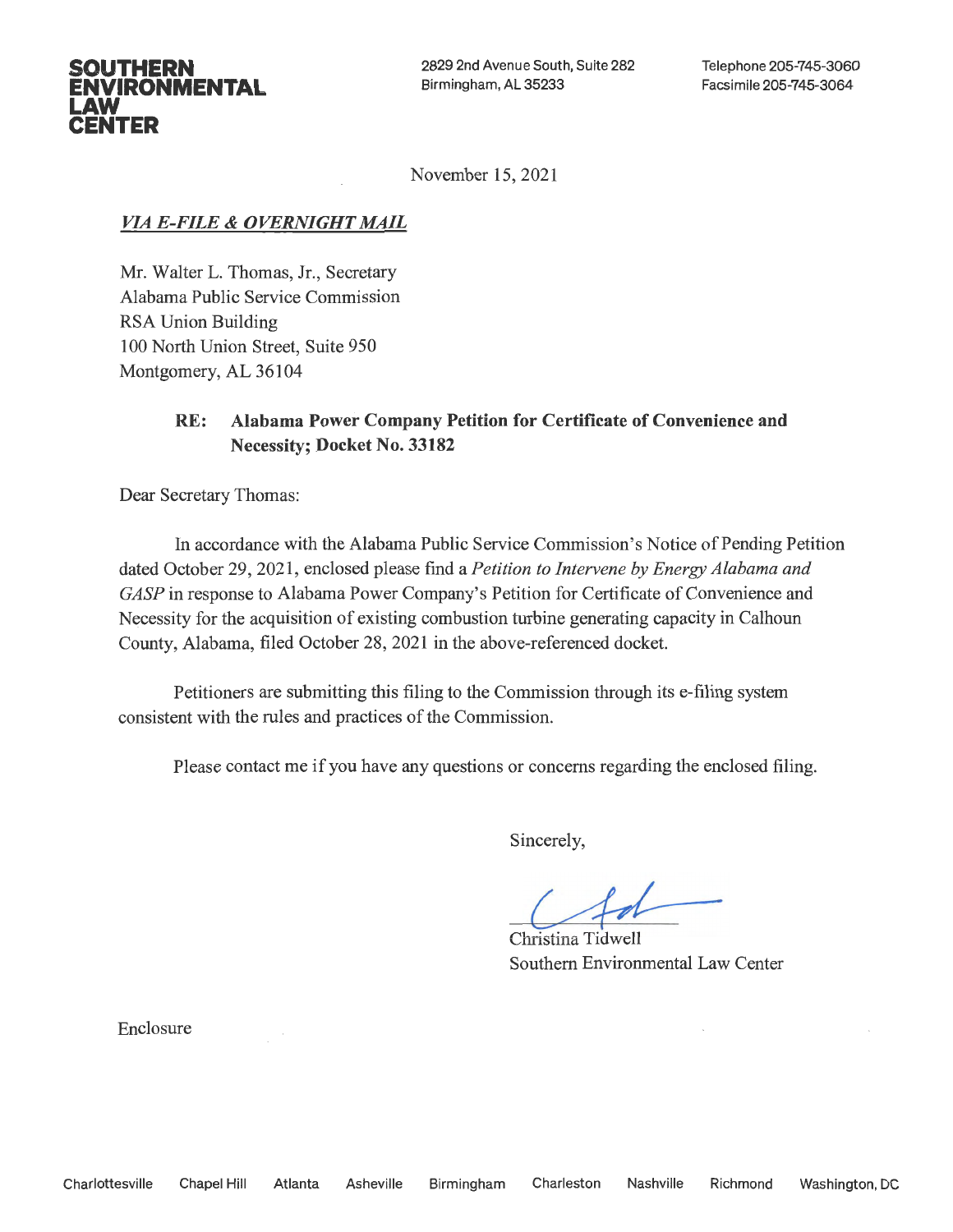### **BEFORE THE ALABAMA PUBLIC SERVICE COMMISSION**

**) ) ) ) ) ) ) )** 

**In re: Petition for a Certificate of Convenience and Necessity by Alabama Power Company** 

 **Docket No. 33182** 

#### **PETITION TO INTERVENE BY ENERGY ALABAMA AND GASP**

COME NOW, Energy Alabama and GASP (collectively, "Petitioners"), pursuant to Rule 8 of the Rules of Practice of the Alabama Public Service Commission ("Commission"), and as permitted by statute, Ala. Code § 37-1-87, hereby submit their Petition to Intervene in the abovereferenced proceeding before the Commission. In support of this petition, Petitioners respectfully state as follows:

1. On October 28, 2021, Alabama Power Company ("Alabama Power" or the "Company") filed a Petition for a Certificate of Convenience and Necessity requesting authorization to acquire an existing combustion turbine generating plant and all related facilities currently owned by Calhoun Power Company, LLC, which are located near Eastaboga, Calhoun County, Alabama ("Calhoun Power Facility"). *See* Petition, *In re: Ala. Power Co. Petition for Certificate of Convenience and Necessity*, Docket No. 33182 (Ala. P.S.C. Oct. 28, 2021).

2. On October 29, 2021, the Commission issued a Notice of Pending Petition in the above-referenced docket, according to which this Petition to Intervene is timely filed. *See* Notice of Pending Petition, *In re: Ala. Power Co. Petition for Certificate of Convenience and Necessity by Ala. Power Co.*, Docket No. 33182 (Ala. P.S.C. Oct. 29, 2021).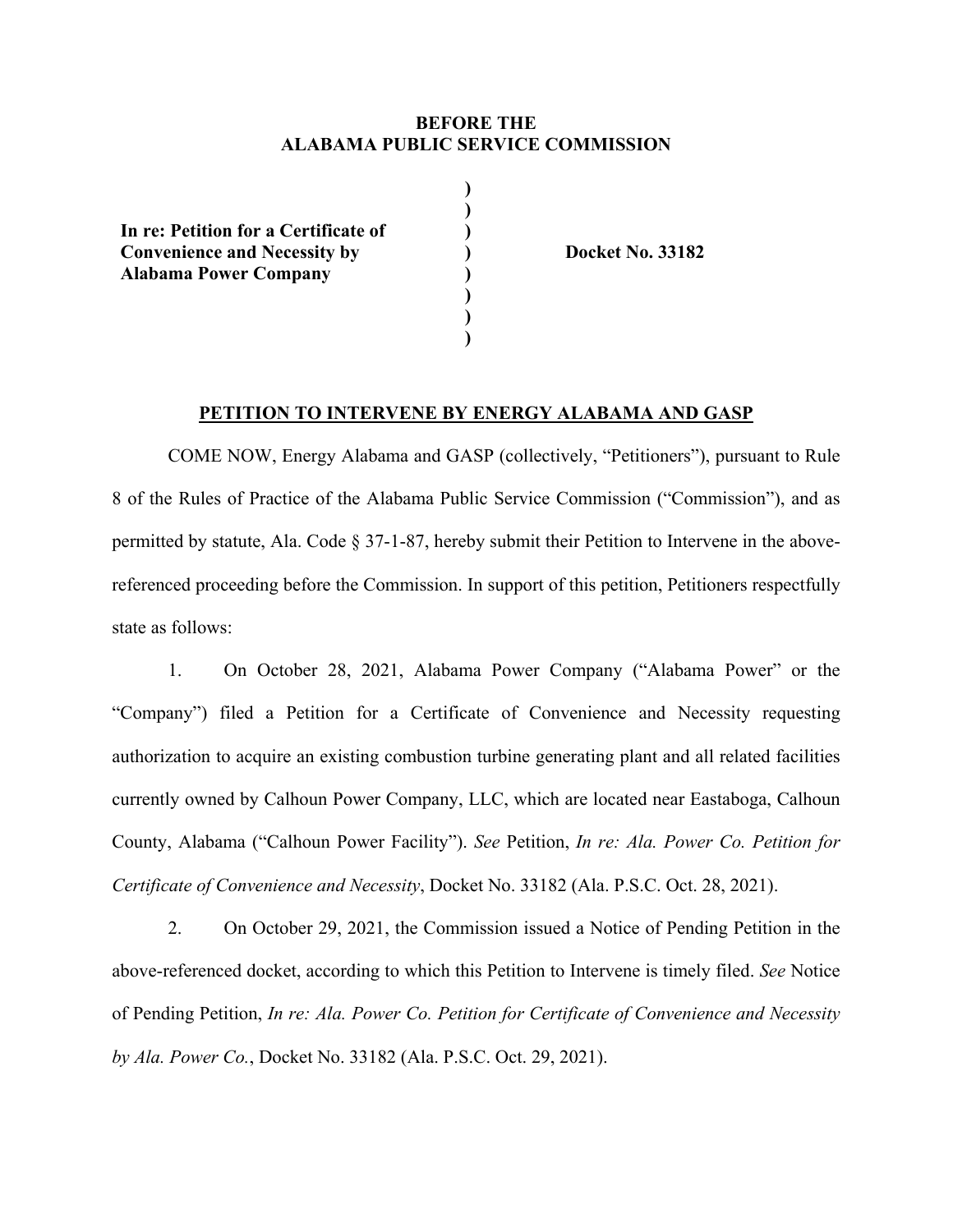3. Pursuant to Alabama Code § 37-1-87, "[e]very person, firm, corporation, copartnership, association or organization affected thereby may by petition intervene and become a party to any proceeding before the commission."

4. The Commission has adopted the Alabama Supreme Court's requirements for associational standing:

[I]n order for an association to achieve intervenor status and seek relief on behalf of its members, said association must establish that: (a) its members would otherwise have standing to use in their own right; (b) the interests it seeks to protect are germane to the organization's purpose; and (c) neither the claim asserted nor the relief requested requires the participation of individual members in the lawsuit.

*Declaratory Proceeding to Consider the Administrative Interpretation of Ala. Code § 37-1-87 (1975), as amended, Governing Intervention in Proceedings before the Ala. Pub. Serv. Comm'n,* Docket 28941, 2004 WL 417279, at \*7 (Ala. P.S.C. Jan. 9, 2004) (citing *Bama Budweiser of Montgomery, Inc. v. Anheuser-Busch, Inc.*, 783 So. 2d 792 (Ala. 2000)).

5. GASP is an Alabama 501(c)(3) nonprofit association headquartered in Birmingham, Alabama. GASP's business address is 2320 Highland Avenue South, Suite 270, Birmingham, Alabama 35205.

6. GASP seeks to improve the environmental, economic and public health of Alabama through education, advocacy and collaboration.<sup>1</sup> Presently, GASP has over 1,500 members in Alabama. To fulfill its mission, GASP works to improve air quality, increase renewable energy opportunities, and transition away from the use of fossil fuels to create a healthy, just and sustainable Alabama. For example, through its website, GASP provides information about solar energy and an opportunity to sign a petition entitled "Solar for All Alabamians," which has been signed by 932 people. GASP also fulfills its mission through environmental justice advocacy work,

<sup>1</sup> *See* GASP, https://gaspgroup.org/ (last visited November 15, 2021).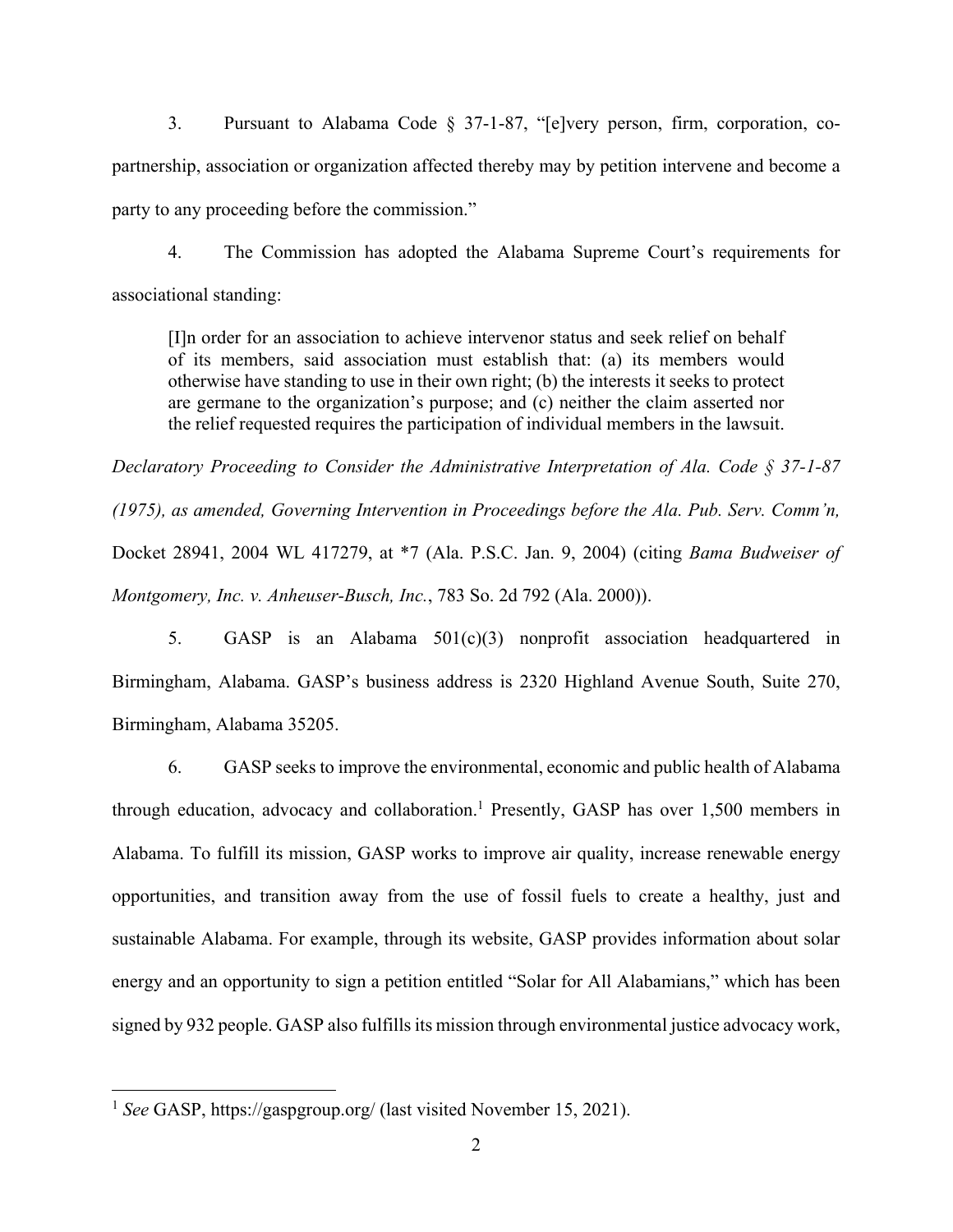pushing for environmental, economic and public health for all Alabamians no matter their race, ZIP code, or socioeconomic status.

7. GASP has a direct, personal interest in these proceedings both on its own behalf and on behalf of its members. GASP and its members are affected by the expenditure and resource decisions made by the Commission and Alabama Power, as well as the manner in which those decisions are made.

8. Alabama Power is GASP's electricity provider.

9. Many of GASP's members are Alabama Power customers. The names and addresses of the following GASP members are provided, each of whom are currently residential electric customers of Alabama Power. The identified members understand the nature and purpose of these proceedings and desire that GASP participate on their behalf.

- a. Abigail Brudvig 209 Vetavia Street Irondale, AL 35210
- b. Gabrielle Gordon 165 Greenwood Circle Calera, AL 35040
- c. Rev. Michael Malcolm 919 4th Terrace Pleasant Grove, AL 35127

10. GASP and its members have immediate, pecuniary and substantial interests in the outcome of this proceeding. Furthermore, GASP's members' interests in these proceedings are germane to GASP's mission to advocate for an increase in clean, renewable energy in the state and a transition away from fossil fuels for electricity generation. The listed members would have standing in their own right to participate in this proceeding, but neither the claims asserted, nor the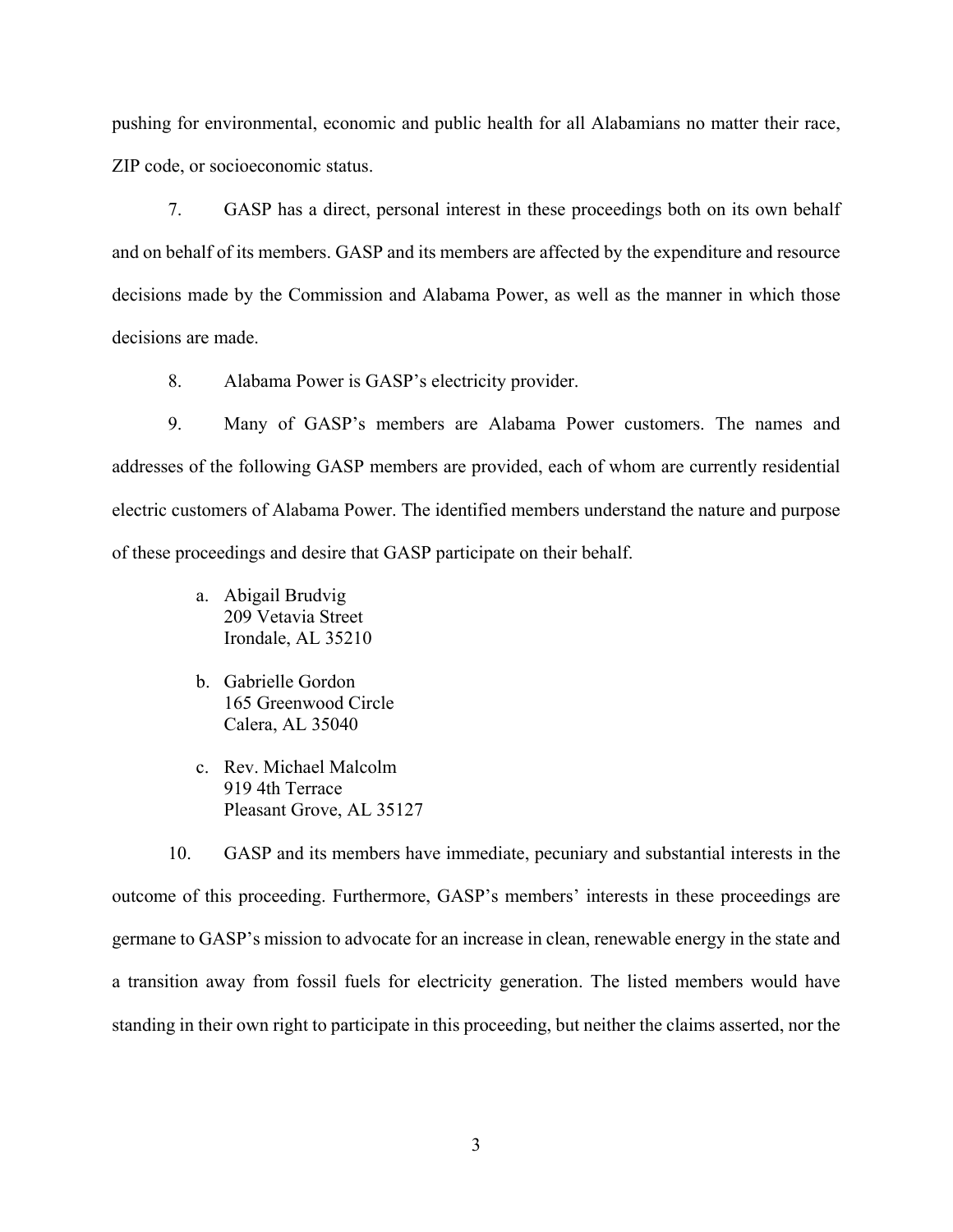relief requested, require the participation of individual GASP members. Accordingly, GASP has associational standing to intervene in this proceeding.

11. Energy Alabama is an Alabama 501(c)(3) nonprofit association headquartered in Huntsville, Alabama. Energy Alabama's business address is P.O. Box 1381, Huntsville, Alabama 35807.

12. Energy Alabama seeks to accelerate the state's transition to sustainable energy.<sup>2</sup> Presently, Energy Alabama has over 250 members throughout the state of Alabama. To fulfill its mission, Energy Alabama focuses on education, advocacy, and technical assistance, and works with governmental entities, utilities and the general public to grow the awareness and use of sustainable energy. For example, Energy Alabama publishes information about sustainable energy, including "An Alabamian's Guide to Sustainable Energy." In addition, through its website, Energy Alabama provides information about energy efficiency programs, such as the North Alabama Buildings Performance Challenge, GoodUse, and Saving Generations programs.

13. Energy Alabama has a direct, personal interest in these proceedings on behalf of its members. Energy Alabama's members are affected by the expenditure and resource decisions made by the Commission and Alabama Power, as well as the manner in which those decisions are made.

14. Many of Energy Alabama's members are Alabama Power customers. The names and addresses of the following Energy Alabama members are provided, each of whom are currently residential electric customers of Alabama Power. The identified members understand the nature and purpose of these proceedings and desire that Energy Alabama participate on their behalf.

<sup>2</sup> *See* Energy Alabama, https://alcse.org (last visited November 15, 2021).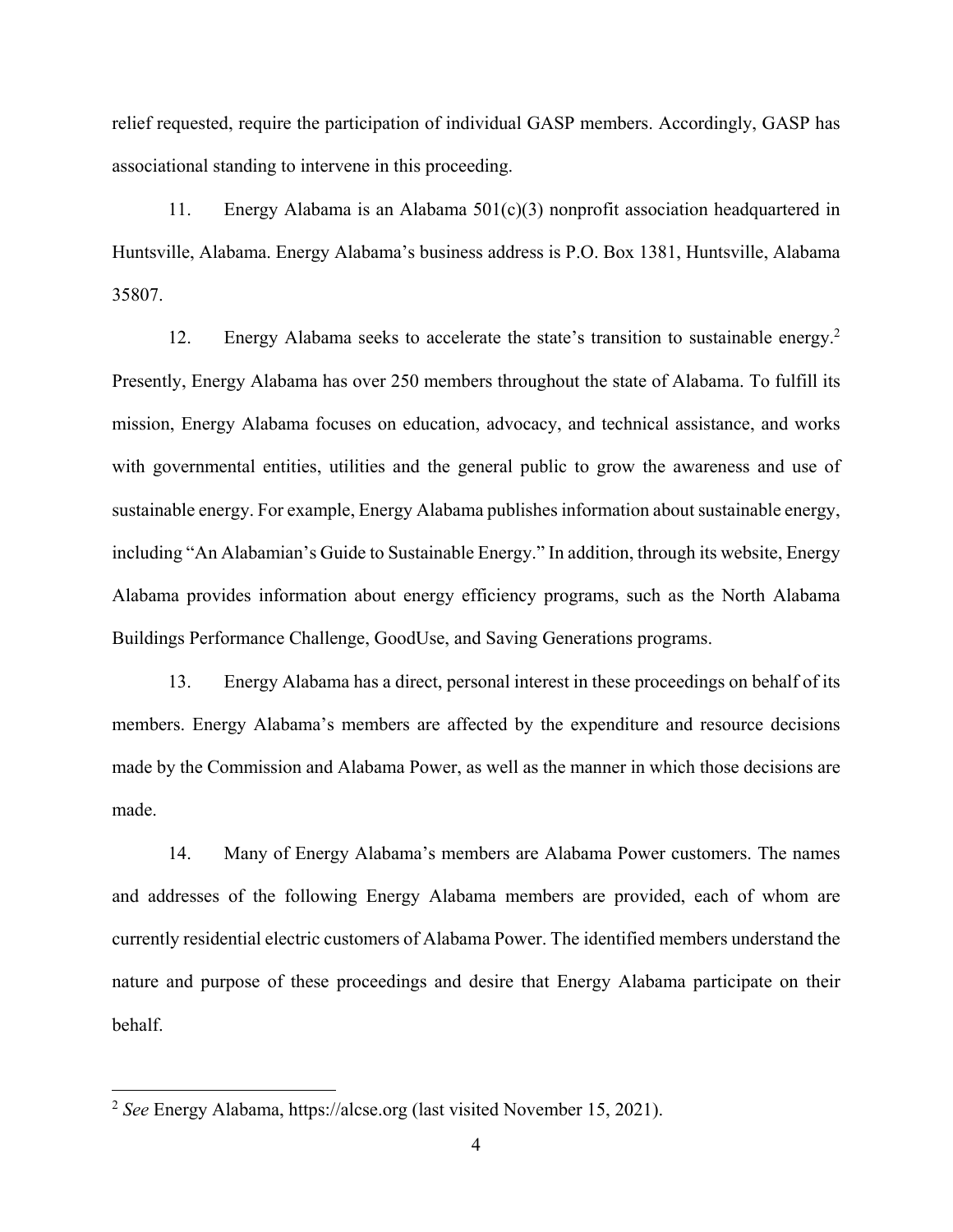- a. Tim Brice 5079 Cherokee Woods Circle Birmingham, AL 35210
- b. B. Lynne Ingram 1641 Barry Avenue Birmingham, AL 35209
- c. Kathleen Kirkpatrick 339 Rose Lane Montgomery, AL 36104

15. Energy Alabama and its members have immediate, pecuniary and substantial interests in the outcome of this proceeding. Furthermore, Energy Alabama's members' interests in these proceedings are germane to Energy Alabama's mission to accelerate the growth of sustainable energy in Alabama. The listed members would have standing in their own right to participate in this proceeding, but neither the claims asserted, nor the relief requested, require the participation of individual Energy Alabama members. Accordingly, Energy Alabama has associational standing to intervene in this proceeding.

16. Energy Alabama and GASP have been granted intervention and participated in previous Commission proceedings. *See, e.g.*, Ruling Establishing Procedural Schedule, *In re: Ala. Power Co. Petition for Certificate of Convenience and Necessity*, Docket No. 32953 (Ala. P.S.C. Oct. 9, 2019).

17. The Commission's review of Alabama Power's Petition for a Certificate of Convenience and Necessity to acquire additional fossil fuel capacity from the Calhoun Power Facility implicates the organizational missions and interests of both Petitioners. The entirety of Petitioners' positions is unknown due to the need for discovery and the redaction of the Purchase and Sale Agreement; however, to the extent there is any need for additional capacity on Alabama Power's system, Petitioners will advocate for responsible, cost-effective investments that serve the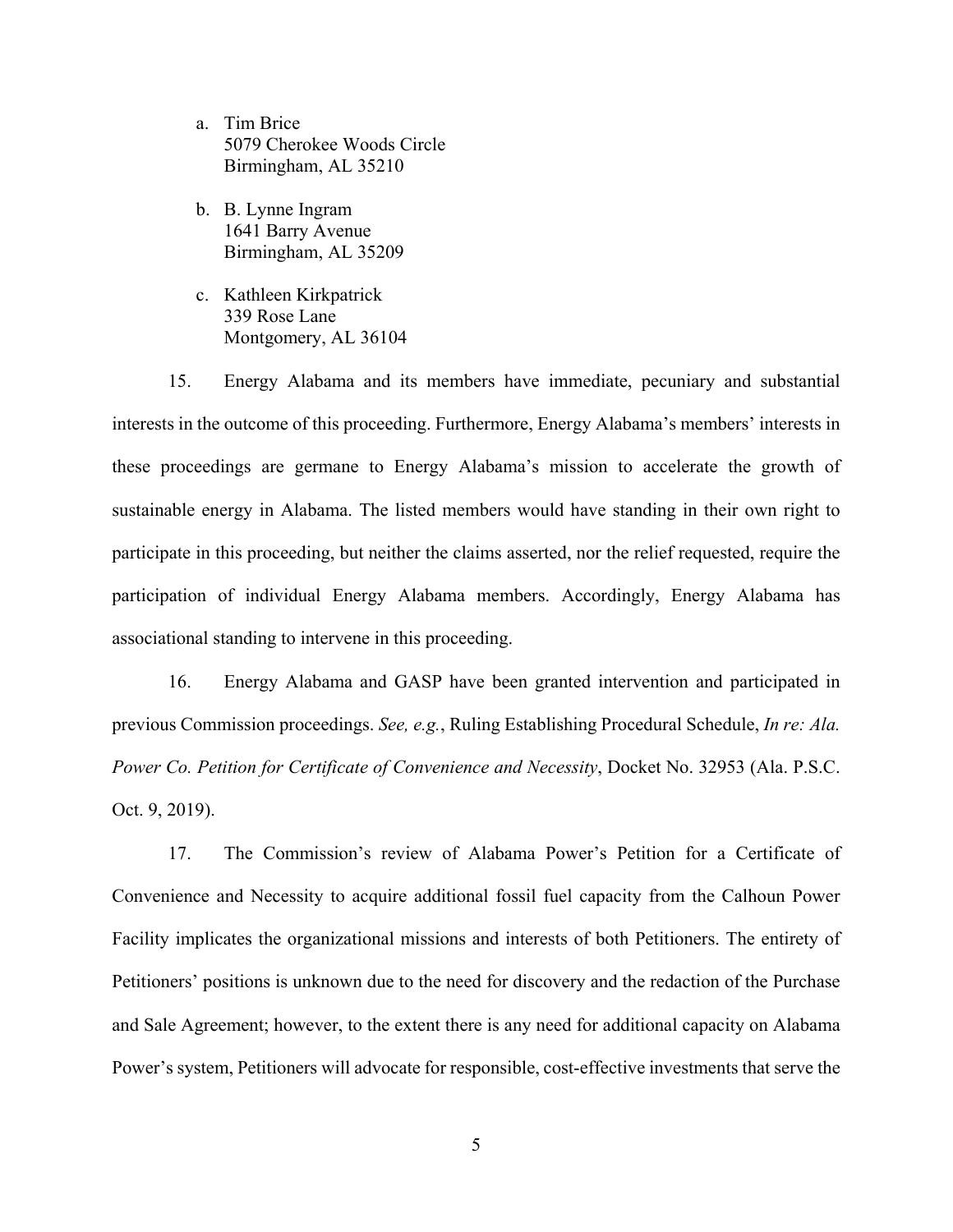interests of their members and Alabama Power customers. Petitioners also reserve the right to address other issues raised in the Company's petition or raised by other intervenors as this docket proceeds.

WHEREFORE, Petitioners respectfully request that the Commission enter an order granting them leave to intervene and to fully participate as parties in this docket.

Respectfully submitted this 15th day of November, 2021.

 $41$ 

Christina Tidwell (AND119) Keith Johnston (JOH230) Southern Environmental Law Center 2829 2nd A venue South, Suite 282 Birmingham, Alabama 35205 Tel: (205) 745-3060 Fax: (205) 745-3064 ctidwell@selcal.org kjohnston@selcal.org

*Attorneys for Petitioners Energy Alabama and GASP*